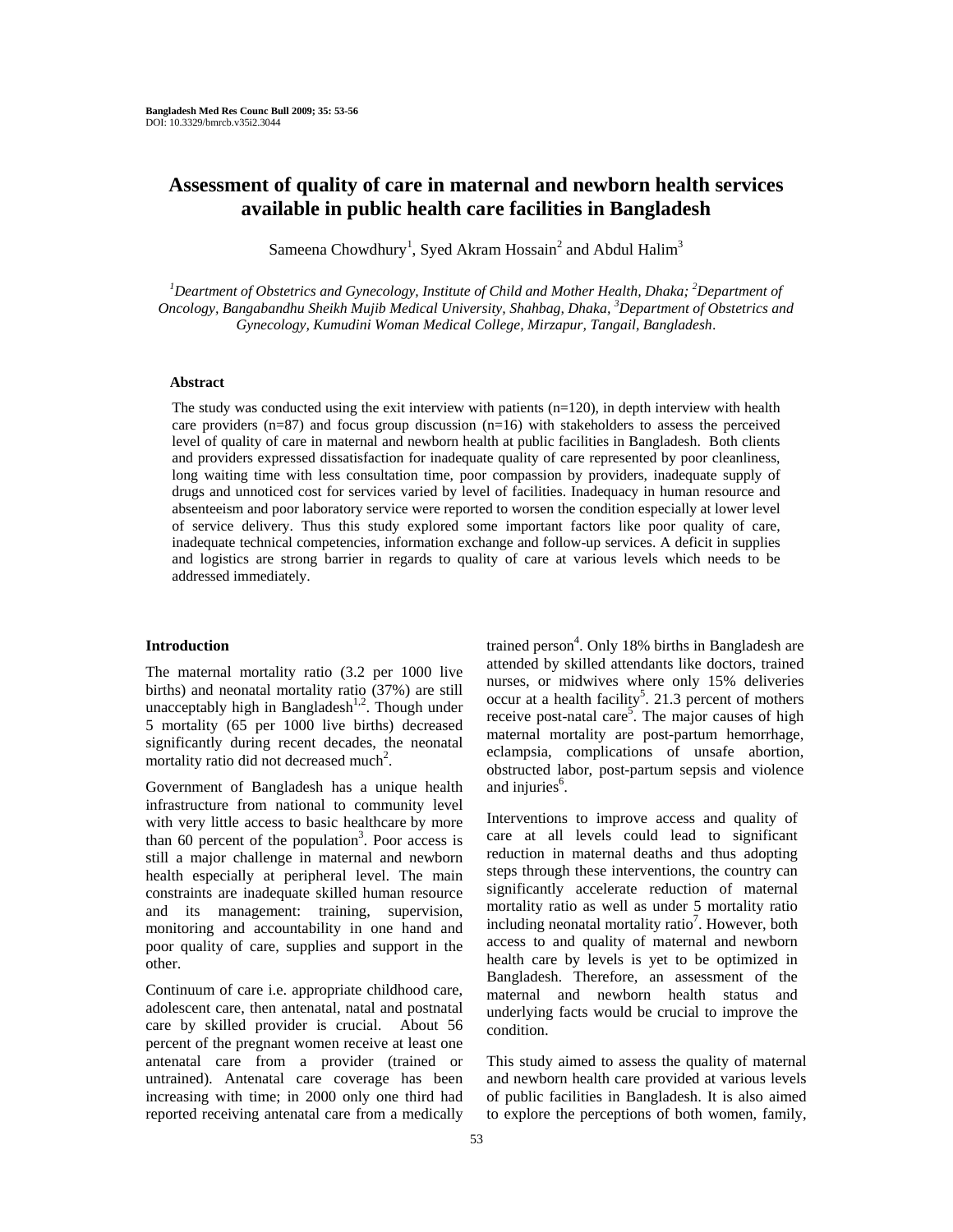stakeholders and the providers/managers to identify barriers and possible solutions for improving quality of care.

## **Materials and Methods**

This study was a cross sectional descriptive type of study using both qualitative and qualitative methods. It was conducted in two tertiary level, 4 district level, 4 upazilla level and 4 union level health facilities.

Married women of reproductive age group attending the selected facilities for maternal and newborn health care were randomly selected for exit interview using pre-tested questionnaire.

Women of reproductive age group (beneficiaries, n=120) and providers (n=87) of various levels (doctors, nurses, FWVs, specialists, etc) were observed and interviewed from the selected facilities to collect baseline information. In depth interview and focus group were conducted with providers, managers; and beneficiaries etc at various levels by a trained research team. Table I represents the sample of study.

**Table I:** Sample size and characteristics

| Level<br>(number)                               | Exit<br>interview<br>No. of<br>clients | In depth<br>interviews<br>No. of<br>providers | No of<br><b>FGDs</b>     |
|-------------------------------------------------|----------------------------------------|-----------------------------------------------|--------------------------|
| Medical College Hospital (2)                    | 25                                     | 16                                            |                          |
| District hospitals $(2)$ &<br>MCWCs(2)          | 39                                     | 26                                            | $\overline{\mathcal{A}}$ |
| Upazilla health complex (4)                     | 31                                     | 24                                            | $\overline{\mathcal{A}}$ |
| Union health and family<br>welfare center $(4)$ | 25                                     | 21                                            | $\overline{\mathcal{A}}$ |
| Total                                           | 120                                    | 87                                            | 16                       |

The in depth interviews (n=87) were conducted by trained research assistants using pre-tested guidelines and tools. In depth interviews were conducted with service providers (n=87) of various categories working in medical colleges (n=2); district hospital/MCWCs  $(n = 4)$ ; upazilla health complexes (n=4) and union health and family welfare centers (n=4). Sixteen FGDs were conducted at medical colleges, district, upazilla and union health facilities (Table I) to understand perception of community people and providers as regard quality of maternal and newborn health care.

The quality of care at facility level was assessed by using variables as reported by the clients on exit interview: like cleanliness of hospital environment, mean waiting time to see doctors (within expected time of 30 min), availability of laboratory test for them, consultation time, and satisfaction on over all services available.

The study used pre-tested data collection tools by a trained data collector team. Due ethical consideration were undertaken. All the information collected and edited at field level and then data entry were done and analyzed using Epi-info soft ware. Qualitative data of the Focus Group Discussion (FGD) were transcribed from notes or audio recording into text and processed into general themes and quality of care indicators.

#### **Results**

The mean age of participants in exit interview was  $26.3 \pm 7.4$  years. 89 % of them were house wife and rests were job holders, house hold worker and students. 32 % of clients in the medical college hospitals, 38.5% in the district level facilities (district hospital and MCWC), 38.7 % in the upazilla facilities and 44% in union facilities reported that cleanliness was satisfactory.

Only 45.2% of clients reported to receive some types of drugs from the facilities. Mean waiting time across the facilities (Table II) was  $39.9 \pm 40.1$ min. 22.7% reported they had some laboratory test done in the facilities.

Table II: Mean waiting time (as reported by the clients under exit interview) and consultation time (offered by health care providers)

|                                           | <b>Waiting</b><br>time (min) | Consultation<br>time (min) |
|-------------------------------------------|------------------------------|----------------------------|
| Medical college hospital                  | 14                           | 11                         |
| District hospital /MCWC                   | 33                           | 12                         |
| Upazilla health complex                   | 47                           | 9                          |
| Union health and family<br>welfare center | 54                           | 8                          |

Medical college hospitals provided more laboratory services (68.4%) while union health and family welfare centers offered the lowest (20.0%). 76% (ranging from 64.5% to 84.6% across the facilities) of the clients got consultation from their physicians in expected time. Mean time offered by the doctors was  $8.9 \pm 4.8$  min. 43.3% of clients (ranging from 36% in medical college to 56% in union facilities) reported that their providers gave satisfactory briefing on their problems and/or treatment. 84% of the clients reported receiving services from female providers while 46.1% said that their providers had smiling attitude. Majority reported that their providers had helping attitude (84.8%).

Those who are not satisfied, they blamed cool behavior of HCP (%), non-availability of drug (%), poor or no toilet facilities (93.%), unclean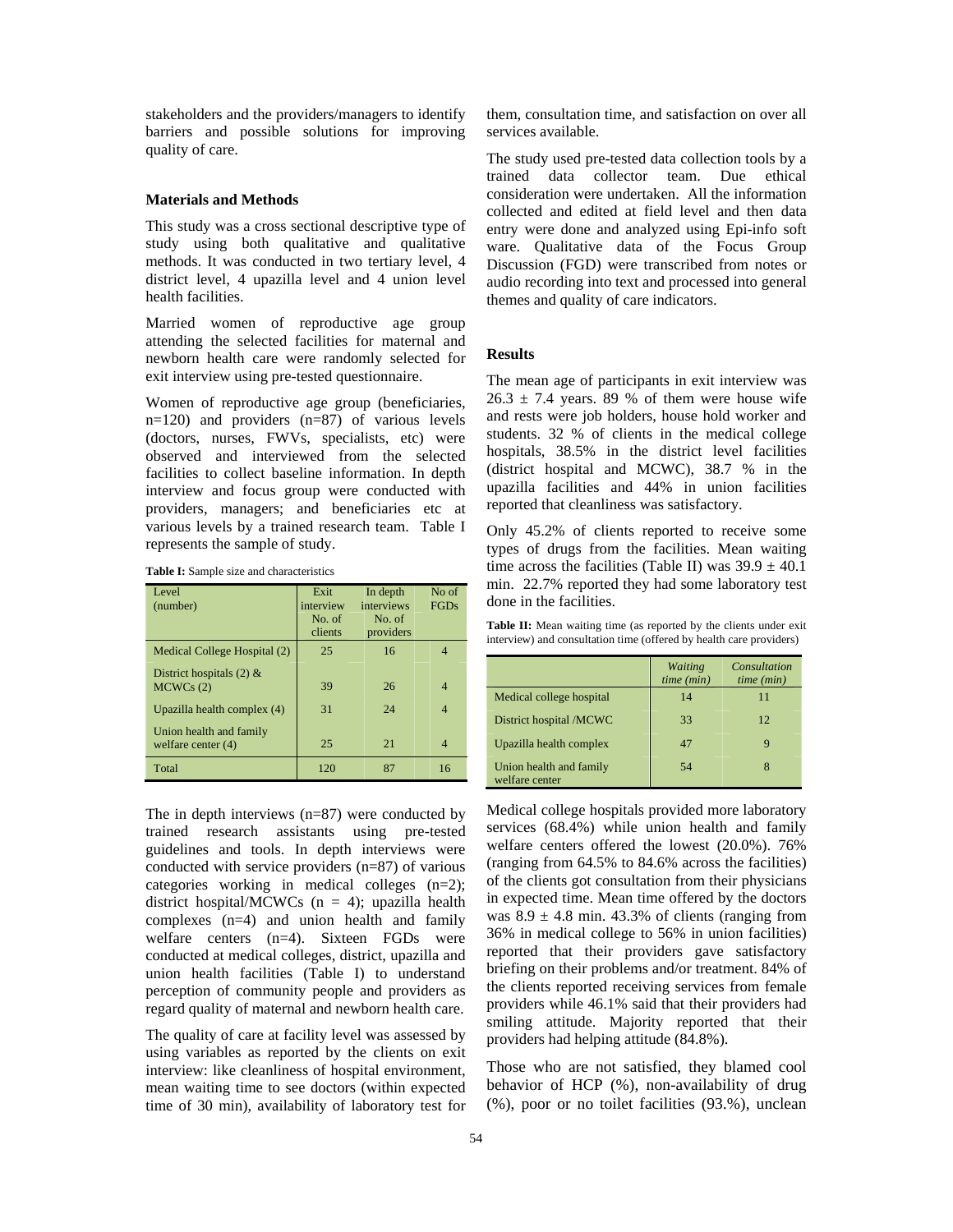bed & beddings ( %) and unexpected expenditure (like bribe, tips etc) in facilities (43%).

Ninety two percent of the providers claimed to accomplish good conduct with their clients, while 74% stated that overcrowding and non-congenial hospital environment hampers the quality of work. Other constrains includes deficit supplies/drugs, non functioning/non-availability of ambulance services, 24 hours blood transfusion services, quality laboratory services especially ultrasonography for pregnant woman. Inadequate skilled specialists: anesthetists and obstetricians, nurses and support staff were identified as the important barriers to quality maternal and newborn health services. Laboratory investigations, counselors, adequate staff accommodation, poor fund, and separate outdoor services for maternal and newborn health were also noted as constrain at level especially in the district and upazilla hospitals. Providers in upazilla hospitals reported dissatisfaction for frequent transfer of key human resources like anesthetist/obstetrician or both leading to a non-functioning EmOC centre.

FGD with family members and beneficiaries identified service related cost to purchasing drugs, getting treatment from hospital and transportation for referral as the strongest barrier. Majority providers participated in the FGDs reported on shortage of doctors, nurses and other support staff at facilities. The cool behave, late-coming, short time staying or absenteeism of the providers took much attention in the discussion especially for peripheral facilities. The groups also stated that some informal attendants like Ayas and/or agents create non-congenial environment at upazilla and above level facilities by asking bribe or tips.

Focus group also reported of inadequate supplies, equipments and logistics at all level of facilities. Scarcity of lady doctor and their retention at place is another problem. Continuous availability of doctors, drugs, good behave of providers and cleanliness were the common demand for improvement of services.

# **Discussion**

Bangladesh has made substantial progress maternal and newborn health in the recent years. The progress can be much accelerated if the quality of care be ensured at facilities. Commonly perceived constrain lies in the quality of care provided by public facilities especially in maternal and newborn health. The current study included a strategic approach for rapid assessment of level of quality in care being provided by various levels of public facility that revealed a clear indication for improvement. The low status in quality of maternal and newborn health care ultimately reflects poor impact of the huge Govt. health infrastructure and its manpower on ultimate improvement of maternal and neonatal health.

The current study was a rapid and in a smaller scale effort being conducted systematically using both qualitative and quantitative methods to explore gaps at ground level. It also explored the existing barriers to quality of maternal and newborn health care- like patient–provider relationship, the technical competencies, access to information, follow-up services, and management issues including supplies and logistics.

The majority of the clients/beneficiaries, stakeholders and even the HCPs in general agreed that the care provided by the facilities in the field of maternal and newborn health is poor in quality and did not reach their level of satisfaction.

Lacking cleanliness, longer waiting time and less consultation time with doctors, non or irregular availability of drugs, involvement of unnoticed cost for services, inadequate staff were identified as prime cause for dissatisfaction by the clients. Absenteeism of providers at lower level facilities were reported to be higher and held for dissatisfaction and poor services. Higher waiting time at union level was also noticed. The laboratory services are more available at higher level of facilities like district and medical college hospitals while the upazilla and union did the least. The providers strongly pointed out that the offered time and behaving with smile and helping attitude was quite poor that needs to be addressed to improve quality in maternal and newborn health care- the trend was observed across all level of facilities.

Providers claimed to accomplish good conduct with their clients in most of the cases while the opposite reports were received from the clients on exit interviews. The dissatisfactions from all corners concentrated on issues like poor hospital environment, supplies, overcrowding, bad toilet facilities etc. The findings have also emphasized on optimum utilization of available human resource, including making them available in adequate number and free of absenteeism especially more nurses for ensuring constant quality services. Inadequate/interrupted supplies, deficiencies non availability of anesthetists or obstetricians or both and lack of safe blood transfusion are the major obstacle for proper emergency obstetric services especially at upazilla and some of the district level facilities. Awareness building, gender responsiveness, respect to women rights and special fund for